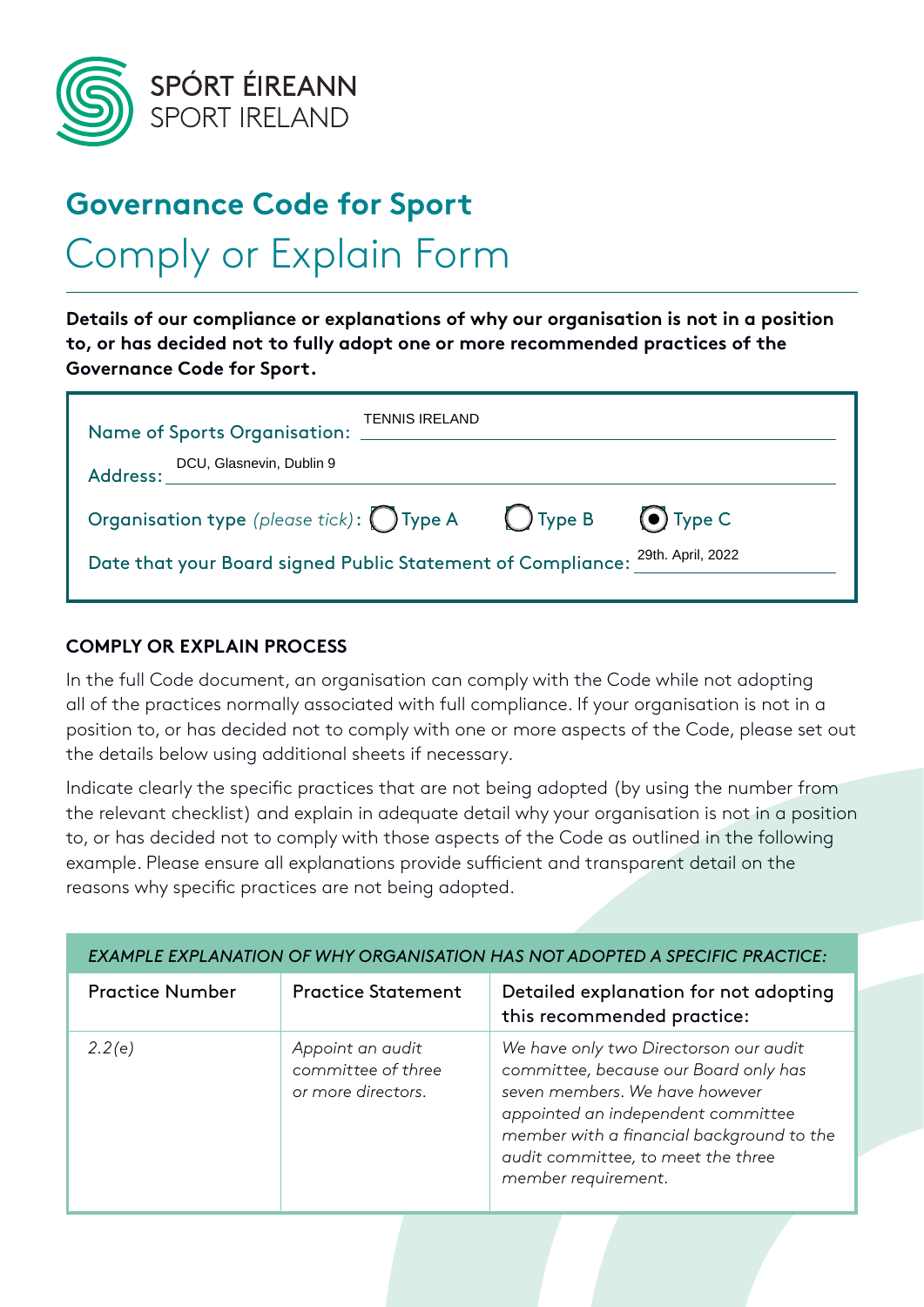The Governance Code for Sport identifies a series of recommended Board practices to support organisations to comply with the Code. Please complete below the number of recommended Board practices that have been adopted and embedded by your organisation.

| <b>PRINCIPLE</b>                            | <b>TYPE A</b> | <b>TYPE B</b> | <b>TYPE C</b> | <b>NO. IMPLEMENTED</b><br><b>BY YOUR</b><br><b>ORGANSATION</b> |
|---------------------------------------------|---------------|---------------|---------------|----------------------------------------------------------------|
| 1. Leading our organisation                 | 10            | 12            | 14            | 14                                                             |
| 2. Exercising control over our organisation | 16            | 17            | 19            | 17                                                             |
| 3. Being transparent and accountable        | 9             | 9             | 12            | 12                                                             |
| 4. Working effectively                      | 11            | 15            | 17            | 17                                                             |
| 5. Behaving with integrity                  | 10            | 11            | 13            | 13                                                             |
| <b>TOTAL</b>                                | 56            | 64            | 75            | 73                                                             |

| Practice number: 2.1c & 2.1d<br><b>Practice statement:</b><br>If the organisation is a charity as defined by the Charities<br>Act 2009<br>Has the Board decided if the organisation would like to<br>have 'charitable tax exemption' for the group (that is a<br>CHY number) and or a Charities Regulator Authority<br>(CRA) number? | Detailed explanation for not<br>adopting this recommended<br>practice:<br>Organisation is not a Charity so neither of these practices<br>apply to Tennis Ireland. |
|--------------------------------------------------------------------------------------------------------------------------------------------------------------------------------------------------------------------------------------------------------------------------------------------------------------------------------------|-------------------------------------------------------------------------------------------------------------------------------------------------------------------|
|                                                                                                                                                                                                                                                                                                                                      |                                                                                                                                                                   |
| Practice number:                                                                                                                                                                                                                                                                                                                     | Detailed explanation for not<br>adopting this recommended                                                                                                         |
| <b>Practice statement:</b>                                                                                                                                                                                                                                                                                                           | practice:                                                                                                                                                         |